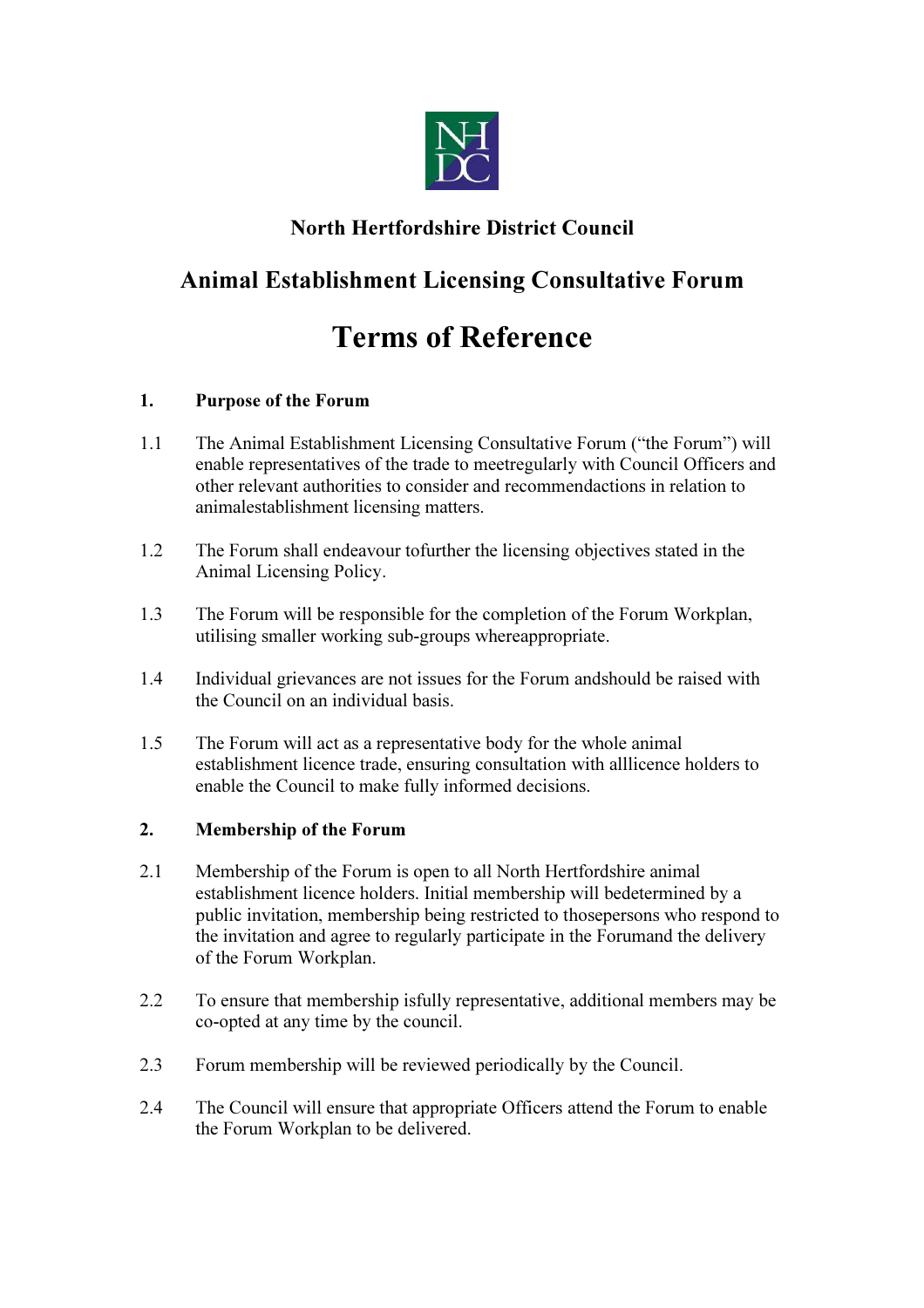- 2.5 The Head of Housing and Public Protection and thePortfolio Holder for Housing and Environmental Health will not be members of the Forum as they will be considering the Forum's recommendations. They may, however, attend the meetings where deemed appropriate by the Council.
- 2.6 The Council can co-opt members of the Forum from outside authorities, such as the constabulary or fire authority, and other local authority services, such as Environmental Health or Planning and Building Control.
- 2.7 Members that fail to attend without good reason for three consecutive meetings will forfeit their place on the Forum.
- 2.8 Members must attend in person to contribute to the meetings, or send a nominated representative in their absence. Voting by proxy isotherwise not permitted.

#### 3. Role of Forum Members

- 3.1 To assist with representing the views of the trade as a whole.
- 3.2 To assist with disseminating information to the trade to ensurethat all licence holders are fully informed of latest policy andprocedural developments.

#### 4. Chairperson

- 4.1 The Forum will be chaired by the Licensing Manageror a nominated deputy in his/her absence.
- 4.2 The chairperson will ensure that all views are heard and recorded in a fair and accurate manner.
- 4.3 The chairperson will ensure that the recommendations of the Forum are forwarded to the Head of Housing and Public Protection and the Portfolio Holder for Housing and Environmental Health
- 4.4 Working sub-groups can appoint their own chairperson who will beresponsible for reporting back to the main Forum.

#### 5. Frequency of Meetings

- 5.1 The Forum will meet at least once per calendar year and at other times deemed necessary by the chairperson.
- 5.2 Full Forum meetings will be primarily held at the Council Offices or at alternative venues with appropriate notice and agreement of the chairperson.
- 5.3 Working sub-groups can meet at venues chosen by the sub-group chairperson.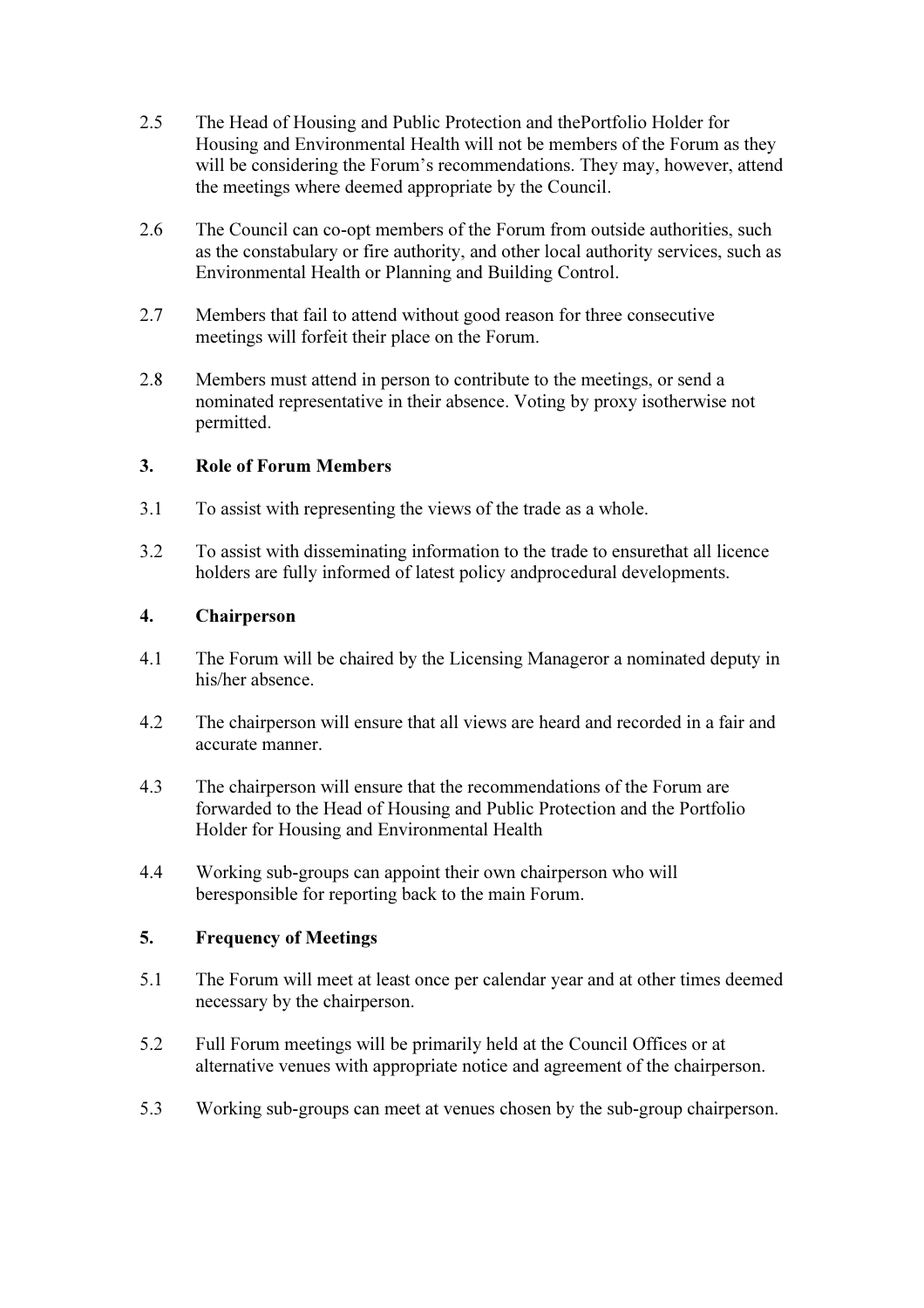#### 6. Secretarial Support

- 6.1 Secretarial support for full Forum meetings will be supplied by the Council.
- 6.2 Minutes of full Forum meetings will be published on the Council's website at the earliest opportunity following a meeting.
- 6.3 The agenda for each full Forum meetingwill be posted on the Council's website at least two weeks prior to the meeting.
- 6.4 Items for the agenda must be received by the chairperson no later than two weeks prior to the meeting

#### 7. Sub-Groups

- 7.1 Working sub-groups can be appointed to consider specific Forum Workplan issues in detail.
- 7.2 Sub-groups must report their findings back to the full Forum for final consideration.
- 7.3 Sub-groups may co-opt members who are particularly relevant to the sub-group's area of investigation.
- 7.4 Secretarial support for working sub-groups will be a matter for the sub-group members.

#### 8. Reporting Mechanisms

- 8.1 Once an issue on the Workplan has been completed, the Forum willmake a recommendation for consideration by the Council.
- 8.2 Where appropriate, the recommendation will include a full report of the issues considered and the reasons for the recommendation. This may involve details of the consultation undertaken with the trade as a whole.
- 8.3 Once the Council have considered a recommendation, a response will be reported to Forum members for dissemination to the trade.
- 8.4 Any amendments to policy or procedures will be posted on theCouncil's website.

#### 9. Forum Workplan

- 9.1 The Workplan will consist of issues that the Forum consider necessary for consultation, with time-scales for completion.
- 9.2 Issues may include policy amendments or procedural changes, but equally may cover new legislative or statutory requirements.